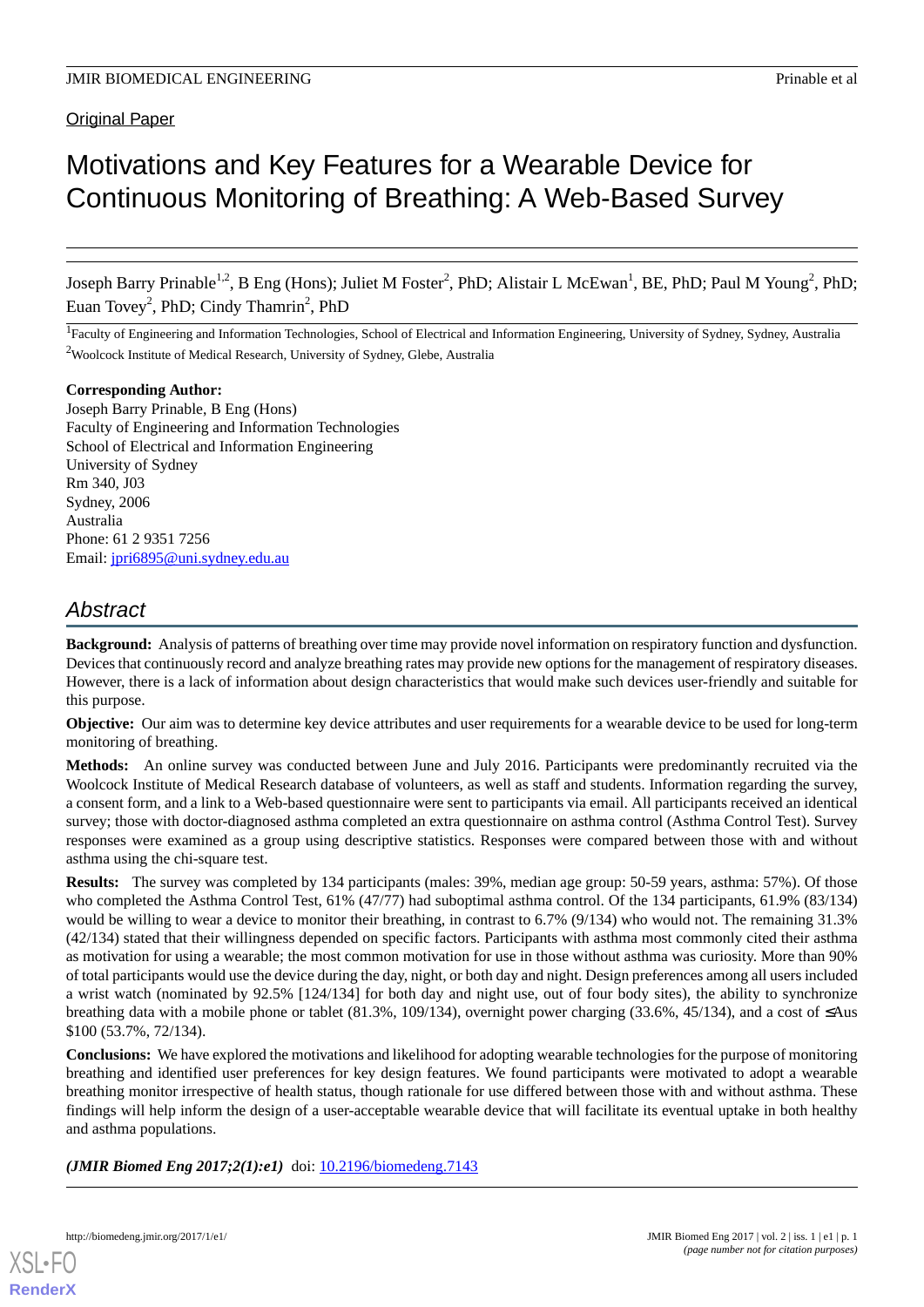#### **KEYWORDS**

asthma; wearable; breathing; e-health

# *Introduction*

Asthma is a serious public health problem affecting over 300 million people globally. Management challenges include the early prediction or warning of asthma attacks and optimizing the pharmaceutical management of the disease.

Monitoring of lung function over time is a widely accepted component of the assessment of asthma, both in clinical management of the disease as well as in research trials [[1\]](#page-9-0). Some studies suggest it may also yield insights into the pathology of respiratory diseases and predict future risk of exacerbations [[2](#page-9-1)[-4](#page-10-0)]. In asthma, monitoring is usually based on standard lung function testing involving forced breathing maneuvers assessed periodically in a specialized respiratory laboratory, or by peak expiratory flow measured in a general practice and then in the patient's home either daily or during periods of worsening symptoms. There is a paucity of research on continuous, real-time monitoring of breathing for general health or for management of asthma or other chronic diseases. This may be due in part to the lack of commercial technology to enable such monitoring in a manner that would be acceptable to users. One study has shown that monitoring respiratory rate could help predict the onset of exacerbations in chronic obstructive pulmonary disease [\[5](#page-10-1)]. However, it is not known whether monitoring of breathing could aid diagnosis or monitoring of asthma. Breathing monitoring may also provide rapid feedback to a patient during physical exertion or breathing exercises during exacerbation episodes.

Several studies have investigated desirable features for a wearable device for health monitoring, from both a technical [[6\]](#page-10-2) and human-centered [\[7](#page-10-3)-[11\]](#page-10-4) perspective. These studies have provided guidelines on wearable design [[7-](#page-10-3)[9\]](#page-10-5) and determined that user acceptability was dependent on factors such as fundamental needs/demonstrated benefit, enjoyment, and social value [\[10](#page-10-6),[11\]](#page-10-4). However, none of these studies sought to specifically determine the desired features for a wearable device used for long-term respiratory monitoring. At present, there are several modalities and locations on the body identified for respiratory monitoring: the ear, throat region, finger, wrist, and chest [[12-](#page-10-7)[14](#page-10-8)]. In the design and development of a device for this purpose, it is important to first identify, understand, and consider user preferences to increase user acceptance, satisfaction, and engagement [\[8](#page-10-9),[15\]](#page-10-10).

The purpose of this study is to (1) explore the reasons why participants with or without asthma would potentially adopt new technologies to monitor breathing over time, and (2) evaluate device-specific attributes that would meet the expectation of users within these two groups. We chose to additionally study healthy individuals, not only as a basis for comparison with those with asthma to identify those preferences that are specific to asthma, but also due to the increasing interest in personal health monitoring in the general population as evidenced by the uptake of wearable devices that measure activity and other physiological life signs.

# *Methods*

# **Study Design and Overview**

An online survey was conducted between June and July 2016. A link to the survey was sent electronically to a subset (n=569) of the Woolcock Institute of Medical Research Volunteers Database based on the availability of a valid email address on record, as well as to staff and students at the Woolcock Institute. During the recruitment period, two rounds of recruitment emails were sent to the two lists, followed by a subsequent reminder email for each round. The Volunteers Database consists of members of the public who have previously given consent to be contacted about participation in research. The database comprises both healthy individuals (n=256) as well as those with asthma (n=1173). The exact number reached may differ due to constant additions or withdrawals from the database and the possibility of family members sharing a common email address. Inclusion criteria were (1) provision of informed consent, (2) completion of all responses, (3) no respiratory illness reported (for the healthy group), and (4) self-reported doctor's diagnosis of asthma (for the asthma group). No incentives were offered for participation. The protocol for this study was approved by Northern Sydney Local Health District Human Research Ethics Committee (ethics approval #LNR/16/HAWKE99).

#### **Survey**

After clicking on the link to the survey, participants who provided informed consent proceeded to fill out an online questionnaire (see [Multimedia Appendix 1](#page-9-2)) that took approximately 10-15 minutes to complete. The survey was designed to assess participant's current use of technology, to explore their readiness to use a wearable, and to understand their attitude toward the potential usefulness of wearable technologies for monitoring breathing. Specifically, the survey aimed to identify usage preferences (eg, how long the user wishes to wear the device during the night/day) and feature preferences, such as the device form factor (eg, band, sticky patch, earpiece), body location (eg, wearable for neck, chest, ear, wrist), display, charge time, and price.

The survey also included demographic questions such as age, gender, educational and socioeconomic status, and doctor-diagnosed health conditions. Those who reported having a doctor diagnosis of asthma completed the Asthma Control Test (ACT) [\[16](#page-10-11)], a well-validated scale [\[17](#page-10-12)], which comprises five questions that assess asthma symptoms, use of medication, and the effect of asthma on daily functioning to determine overall asthma control status. The total score ranges from 5 (poor control of asthma) to 25 (complete control of asthma); a score of ≤19 indicates suboptimal control.

#### **Statistical Analyses**

Participant demographics were summarized using descriptive statistics. Results were compared between participants with self-reported doctor-diagnosed asthma versus those without

 $XS$  • FO **[RenderX](http://www.renderx.com/)**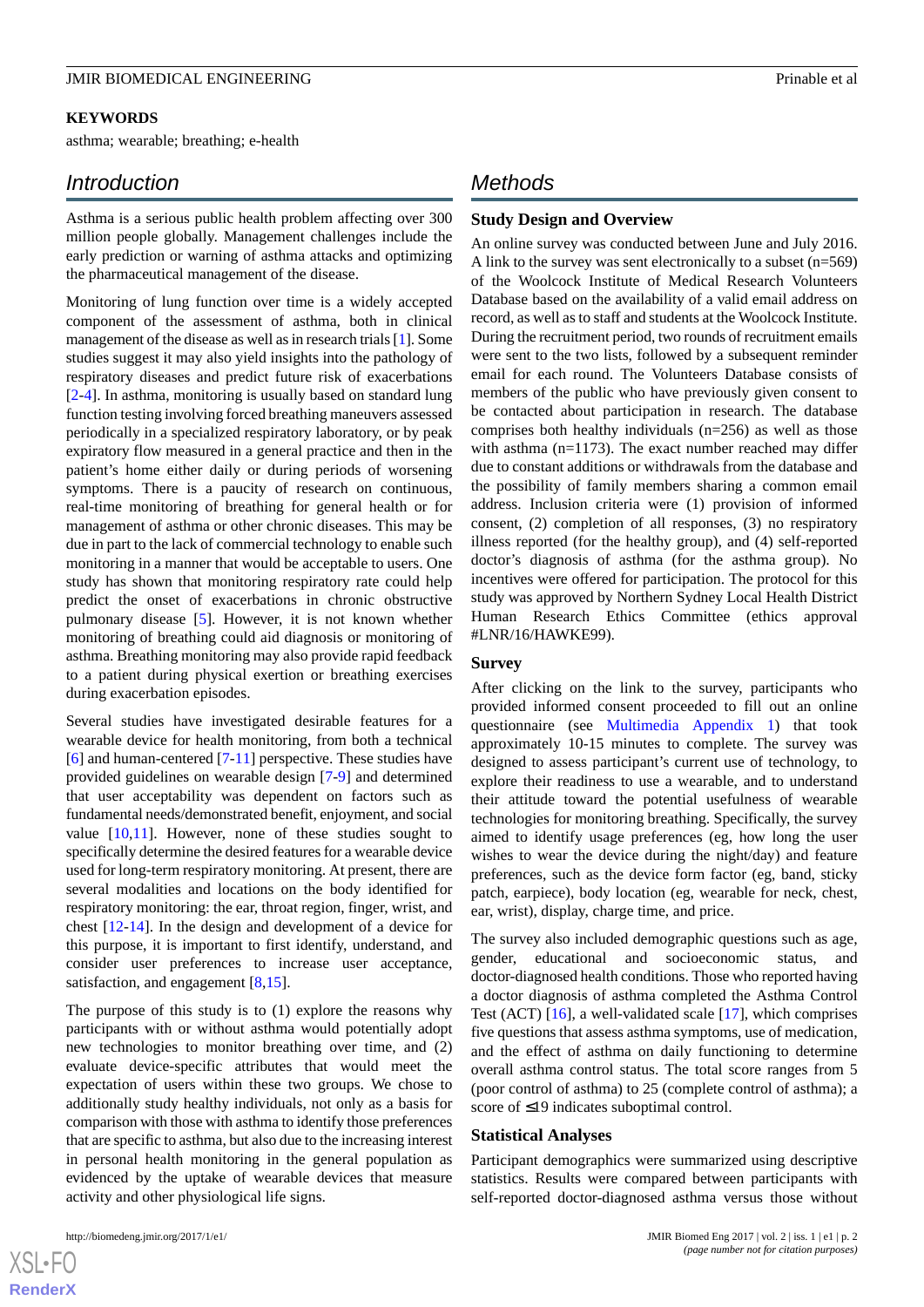asthma, using *t* tests or Wilcoxon signed rank sum test depending on whether the data were normally distributed. Participants who were "unsure" of their asthma status were grouped with those participants without asthma. Questionnaire responses were compared between asthma and no asthma, between gender, and between age groups using chi-square tests. Statistical analyses were performed using SPSS v. 23 (IBM Corp.), and graphs were generated using Prism v. 7 (GraphPad Software Inc.).

# *Results*

## **Demographics**

In total, 156 participants responded but 2 did not provide informed consent and 20 failed to complete more than 50% of the survey and were omitted from analysis. Of the 134 participants who completed the survey (ie, 85.9% completion rate), 131 provided demographic information as shown in [Table](#page-3-0) [1.](#page-3-0) Just under a third (29.1%, 39/134) of participants were male, and nearly two-thirds (60.0%, 79/134) had a university education. More than 10 participants were obtained in each age group. The average time to complete the survey was 13 minutes.

A total of 61.2% (76/134) participants reported doctor-diagnosed asthma: mean (SD) ACT score was 17.4 (5.2). Nearly two-thirds (62%, 47/76) of these had suboptimal asthma control based on the ACT.

## **Technology and Device Use**

Participants demonstrated a high level of technology use: 88.8% (119/134) used a smart phone, 29.9% (40/134) used health monitoring devices such as a Fitbit, and a small percentage of participants used smart watches (5.2%, 7/134). Nearly two-thirds (59.7%, 80/134) used only one form of technology, 26.9% (36/134) used two forms of technology, and 3.0% (4/134) used three or more forms of technology. Examples of other specific technology or gadgets used were fitness trackers (11.9%, 16/134), tablet computers (11.9%, 16/134), music players (3.0%, 4/134), conventional mobile telephones (1.4%, 2/134), and electronic books (1.4%, 2/134). Only 8 participants (5.9%, 8/134) used no "other forms of technology or electronic gadgets". Levels of technology use were similar in those with and without asthma.

#### **Motivation for Wearable Use**

Nearly two-thirds (61.9%, 83/134) of the total participants indicated that they would be willing to wear a device to monitor their breathing, 7.4% (10/134) would not, and the remaining 30.5% (41/134) stated that their willingness depended on specific factors, described later in this section. There were no significant differences in willingness to adopt a wearable device for monitoring breathing between the 40 participants who currently used health monitoring devices and the 94 who did not (*P*=.265). Participants with asthma were more willing to wear a device to monitor their breathing, compared to those without asthma: 70% (54/77) versus 51% (29/57), *P*=.071.

Regardless of whether or not they were willing to use a wearable, participants were asked to indicate one or more factors that would make them consider using a wearable. These are detailed in [Figure 1.](#page-4-0) Out of all participants, more people who did not have asthma indicated "curiosity" (23%, 13/57 vs 10%, 7/77; *P*=.028) or "I would like to track my performance during exercise" (30%, 17/57 vs 10%, 8/77; *P*=.004) as a motivating factor to wear the device than those with asthma.

Females were more likely to use the device to track breathing patterns during stress and meditation compared to men (16%, 15/92 vs 3%, 1/39; *P*=.003). Females were also more likely to use the device when they get breathless (9%, 8/92 vs 5%, 2/39; *P*=.002) or if they had a known respiratory disease other than asthma compared to men (8%, 7/92 vs 0%, 0/39; *P*=.031).

The ability to track breathing patterns during stress and meditation was a more common rationale for device use in younger than older age groups: 18-39 (37%, 7/19), 30-39, (4%, 1/27), 40-49 (13%, 2/15), 50-59 (19%, 5/26), 60-69 (3%, 1/31), older than 70 (0%, 0/13); *P*=.003. Curiosity was also a more common rationale for use in younger people: 18-39 (42%, 8/19), 30-39 (22%, 6/27), 40-49 (7%, 1/15), 50-59 (4%, 1/26), 60-69 (6%, 2/31), older than 70 (8%, 1/13); *P*=.003.

A larger proportion of the 40 participants who already used a health monitoring device would wear one to monitor their breathing for their asthma or to track patterns during stress (48%, 19/40 for both), compared to those out of the 94 who did not currently use a device (29%, 27/94 for both; *P*=.036).

Participants were asked to indicate whether any respiratory illnesses other than asthma were part of their motivation to wear a wearable. Only 8 reported that this was a motivating factor.

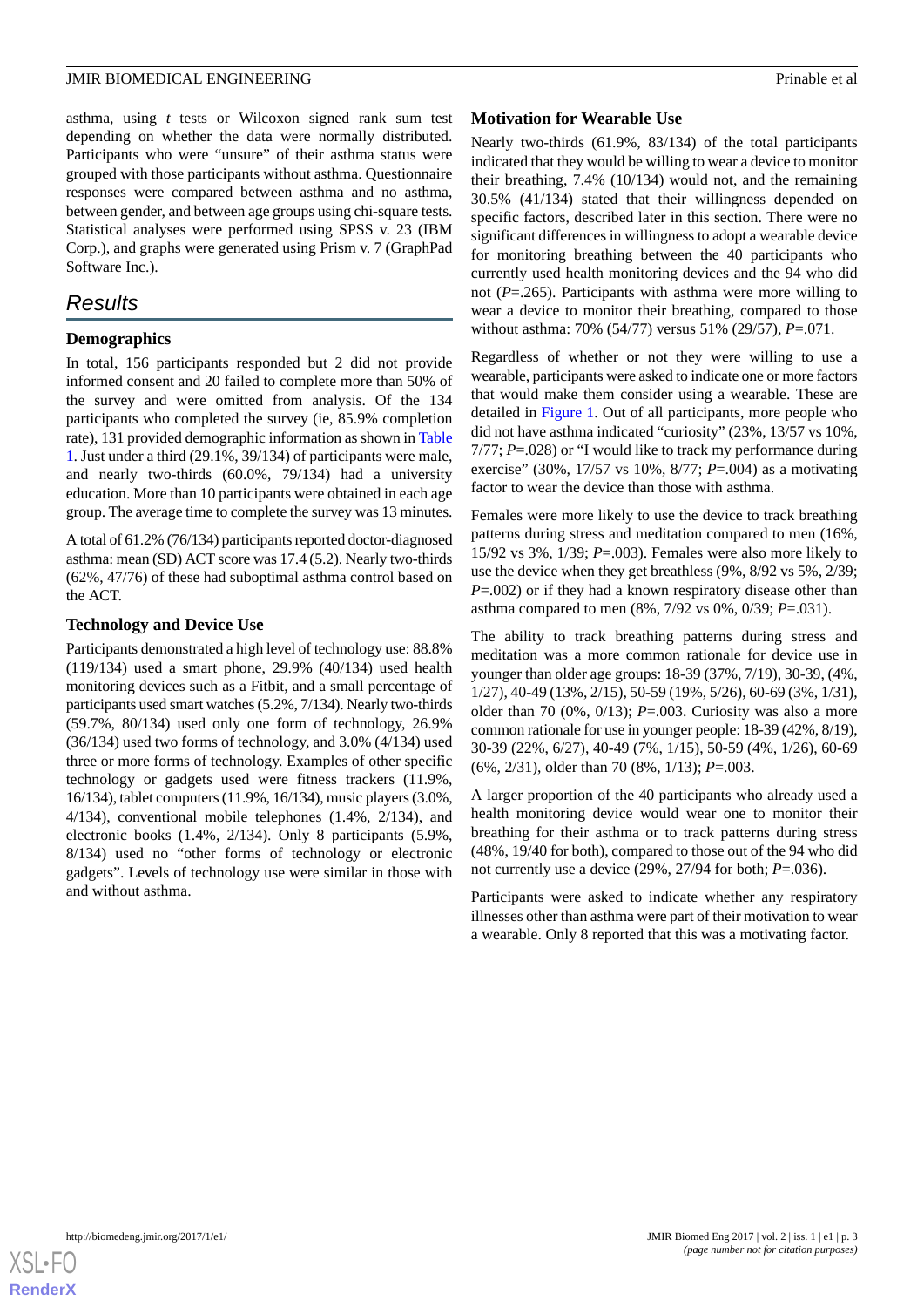# **JMIR BIOMEDICAL ENGINEERING** Prinable et al

<span id="page-3-0"></span>**Table 1.** Participant demographic information for the wearable survey study, stratified by health status.

| Characteristic                                | Total, $n$ (%) $(n=131)^{a}$ | No asthma, $n$ (%) $(n=55)^{b}$ | Asthma, $n$ (%) $(n=76)^{c}$ |
|-----------------------------------------------|------------------------------|---------------------------------|------------------------------|
| Gender: Male                                  | 39 (29)                      | 22(40)                          | 17(22)                       |
| Age                                           |                              |                                 |                              |
| 18-29                                         | 19(15)                       | 14(25)                          | 5(7)                         |
| 30-39                                         | 27(20)                       | 13(23)                          | 14(18)                       |
| 40-49                                         | 15(11)                       | 8(15)                           | 7(9)                         |
| 50-59                                         | 26(20)                       | 6(11)                           | 20(26)                       |
| 60-69                                         | 31(24)                       | 6(11)                           | 25(33)                       |
| $70+$                                         | 13(10)                       | 8(15)                           | 5(7)                         |
| ACT, mean $(SD)^d$                            |                              |                                 | 17.4(5.2)                    |
| <b>Highest level of education<sup>e</sup></b> |                              |                                 |                              |
| Secondary school                              | 21(16)                       | 6(11)                           | 15(20)                       |
| Higher certificate or diploma                 | 30(23)                       | 9(16)                           | 21(28)                       |
| Bachelor degree or higher                     | 79 (60)                      | 39 (71)                         | 40(52)                       |
| Prefer not to say                             | 1(1)                         | 1(2)                            | 0(0)                         |
| Socioeconomic status: Low SES <sup>f</sup>    | 25(19)                       | 9(16)                           | 16(32)                       |
| Employment status <sup>g</sup>                |                              |                                 |                              |
| Employment, full or part time                 | 80(63)                       | 36(65)                          | 44(61)                       |
| Employment, casual                            | 12(10)                       | 7(13)                           | 5(7)                         |
| Currently unemployed                          | 34(27)                       | 11(20)                          | 23(32)                       |
| Household income $(Aus \$ <sup>h</sup>        |                              |                                 |                              |
| \$26,000                                      | 12(9)                        | 4(7)                            | 8(11)                        |
| \$26,000-\$51,999                             | 20(15)                       | 8(15)                           | 12(16)                       |
| \$52,000-\$72,799                             | 19(14)                       | 9(16)                           | 10(13)                       |
| \$72,800-\$103,999                            | 21(16)                       | 6(11)                           | 15(20)                       |
| \$104,000-\$155,999                           | 9(7)                         | 3(5)                            | 6(8)                         |
| $\geq$ \$156,000                              | 23(18)                       | 15(27)                          | 8(11)                        |
| Prefer not to say                             | 27(21)                       | 10(18)                          | 17(21)                       |
| Language other than English spoken at home    | 19(15)                       | 11(20)                          | 8(11)                        |

<sup>a</sup>131/134 participants who completed a survey provided demographic data.

b<br>55/57 participants who did not have doctor-diagnosed asthma provided demographic data.

<sup>c</sup>76/77 participants who had doctor-diagnosed asthma provided demographic data.

 $\rm{d}_{A}$  score of  $\leq$ 19 indicates suboptimal asthma control.

<sup>e</sup>1/131 participants who provided demographic data did not report their education status.

<sup>f</sup>Socially disadvantaged at patient's home address: "Disadvantaged" Socio-Economic Indexes For Area (SEIFA) quintile <3, "Advantaged" SEIFA quintile: 4-5 [\[18\]](#page-10-13).

<sup>g</sup>2/131 participants who provided demographic data did not provide employment information; "Currently unemployed" includes unpaid or volunteer work, engagement in home duties, or not being in the labor force.

h<sub>27</sub>/131 participants who provided demographic data did not provide household income information.

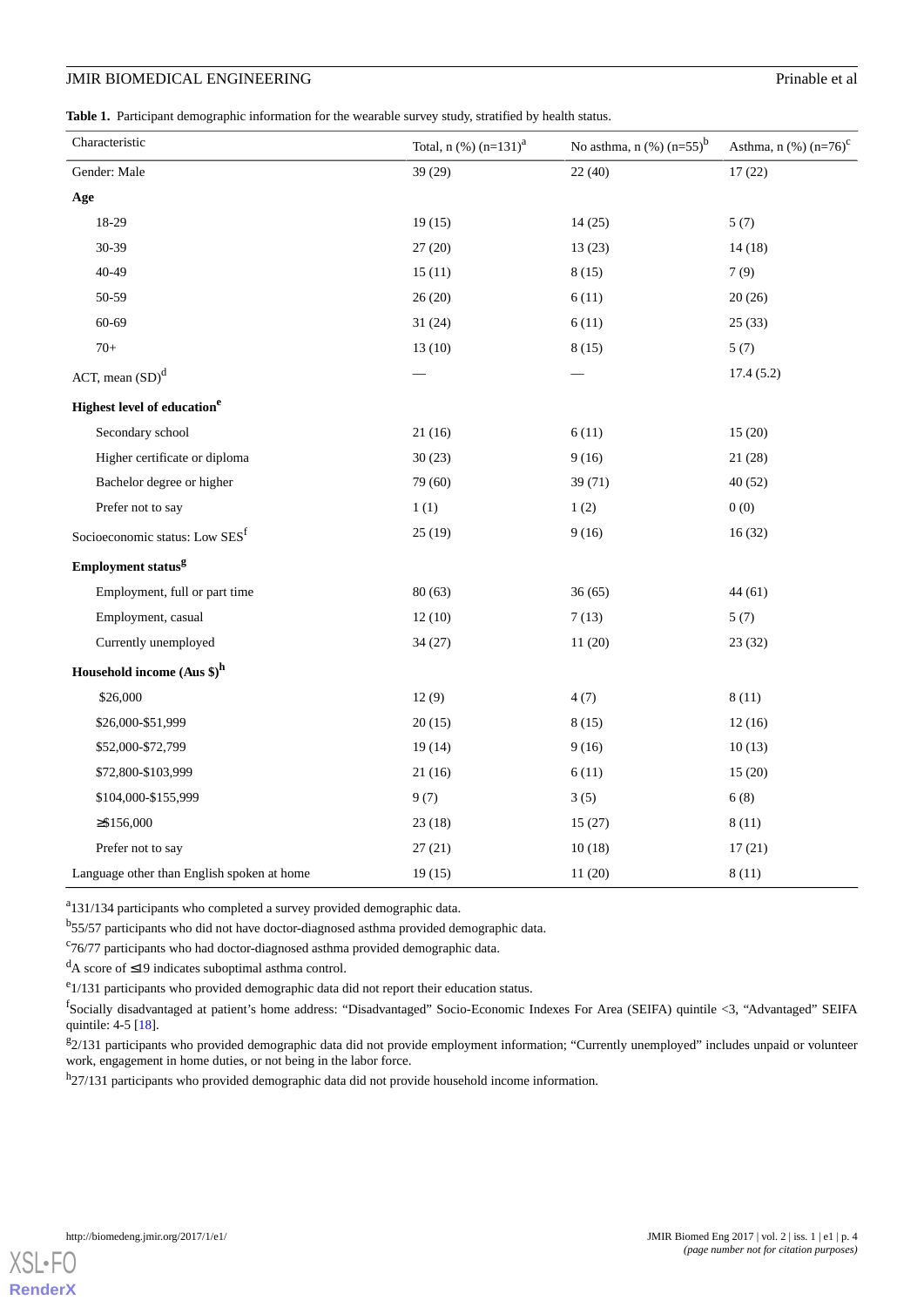<span id="page-4-0"></span>Figure 1. User motivation for those willing to use a wearable device, stratified by self-reported, doctor-diagnosed asthma status.



# *Those Willing to Use a Wearable Device*

When we restricted our analyses to the subgroup of those willing to use a wearable device only (61.9%, 83/134), the most common motivating factor to wear a device for those without asthma was "curiosity" (59%, 17/29; *P*=.026). The most common motivating factor for people with asthma was "I have asthma" (83%, 45/54; *P*<.001). No significant differences were observed between those with and without asthma in the other provided reasons. [Figure 1](#page-4-0) shows user motivation across this subgroup, stratified by self-reported, doctor-diagnosed asthma status, with participants able to select multiple responses.

# *Those Who Would Not Use a Device*

In this subgroup (6.7%, 9/134), those without asthma stated they would not wear a device because they did not understand why monitoring breathing was important (eg, "I can't see a reason why I would want to monitor my breathing").

The reasons for not using the device in the four participants with asthma were that they felt their asthma was under control (eg, "Asthma is under control," "I don't get bad asthma attacks, just slight, not worth the bother"), or due to travel or cost ("I am overseas at this time," "Such devices are too expensive").

# *Those Whose Willingness Depended on Specific Factors*

In this subgroup (31.3%, 42/134), 19 had asthma and 23 did not. The most common motivating factor for wearing a device

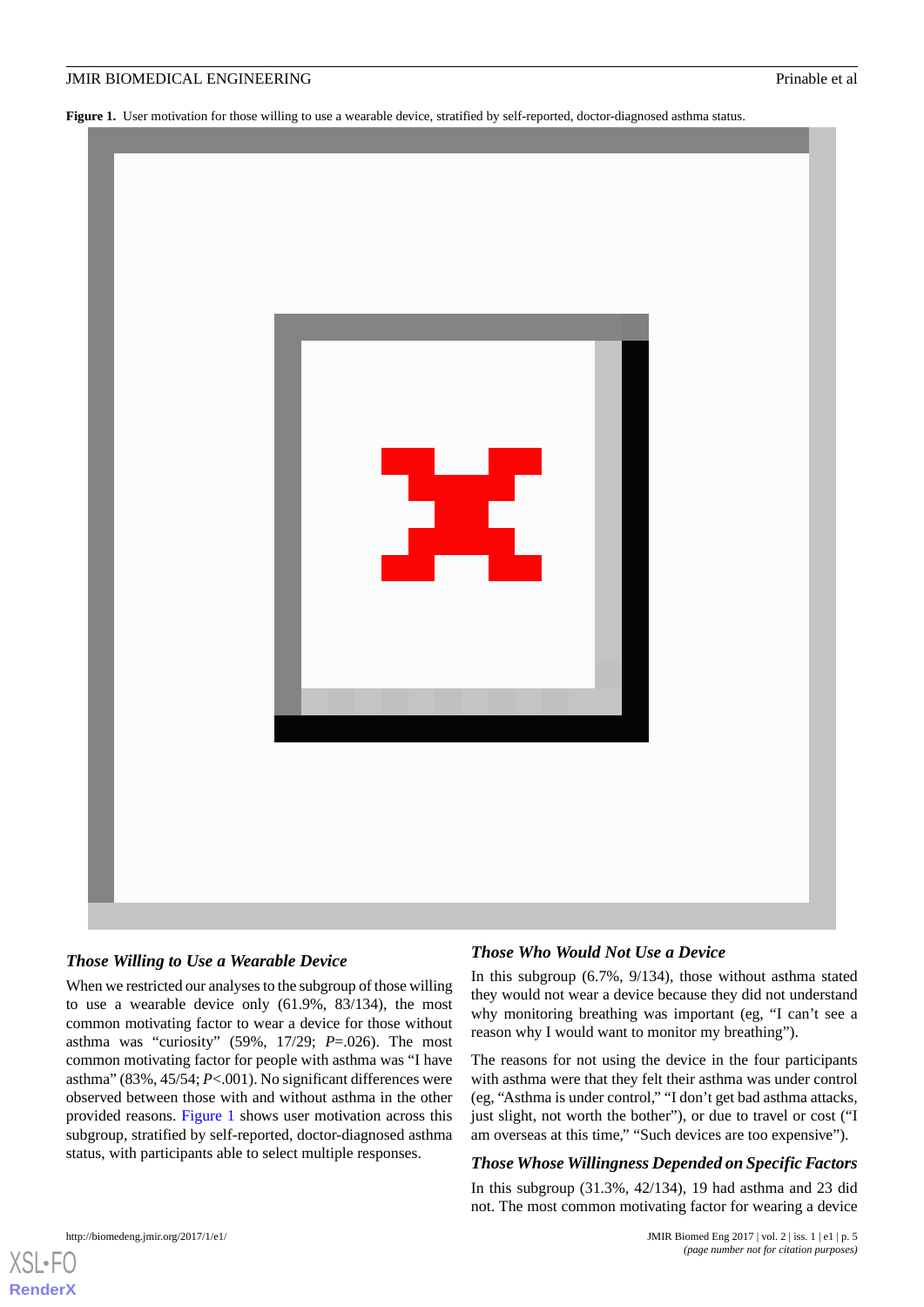in people with asthma was "I have asthma" (83%, 14/19; *P*<.001). No significant factors were found for those without asthma in this subgroup.

## **Factors Affecting Wearable Use**

The factors affecting wearability mentioned across all participants included design issues and user perception issues. In terms of design, the physical size, location, weight, and bulk of the device were common concerns. Related to these were user perception issues, such as comfort and inhibition of movement, discreetness, and how the device would be fitted to the body. Example of factors provided were "how comfortable and discrete the device is," "how it's worn," "size would it inhibit normal movements and is it 24/7?"

# **Unappealing Factors**

All participants were asked to select which factors would cause them to consider a wearable device unappealing [\(Figure 2](#page-5-0)). Of note, 26% (15/57) of participants without asthma did not see the usefulness of the device, compared to 9% (7/77) of those with asthma ( $P = .008$ ). More participants without asthma would use a device to monitor breathing only if they were told to by a medical professional compared to those with asthma (39%, 20/49 vs 17%, 13/77; *P*=.005).

<span id="page-5-0"></span>**Figure 2.** Unappealing factors for wearing a device, stratified by self-reported, doctor-diagnosed asthma.



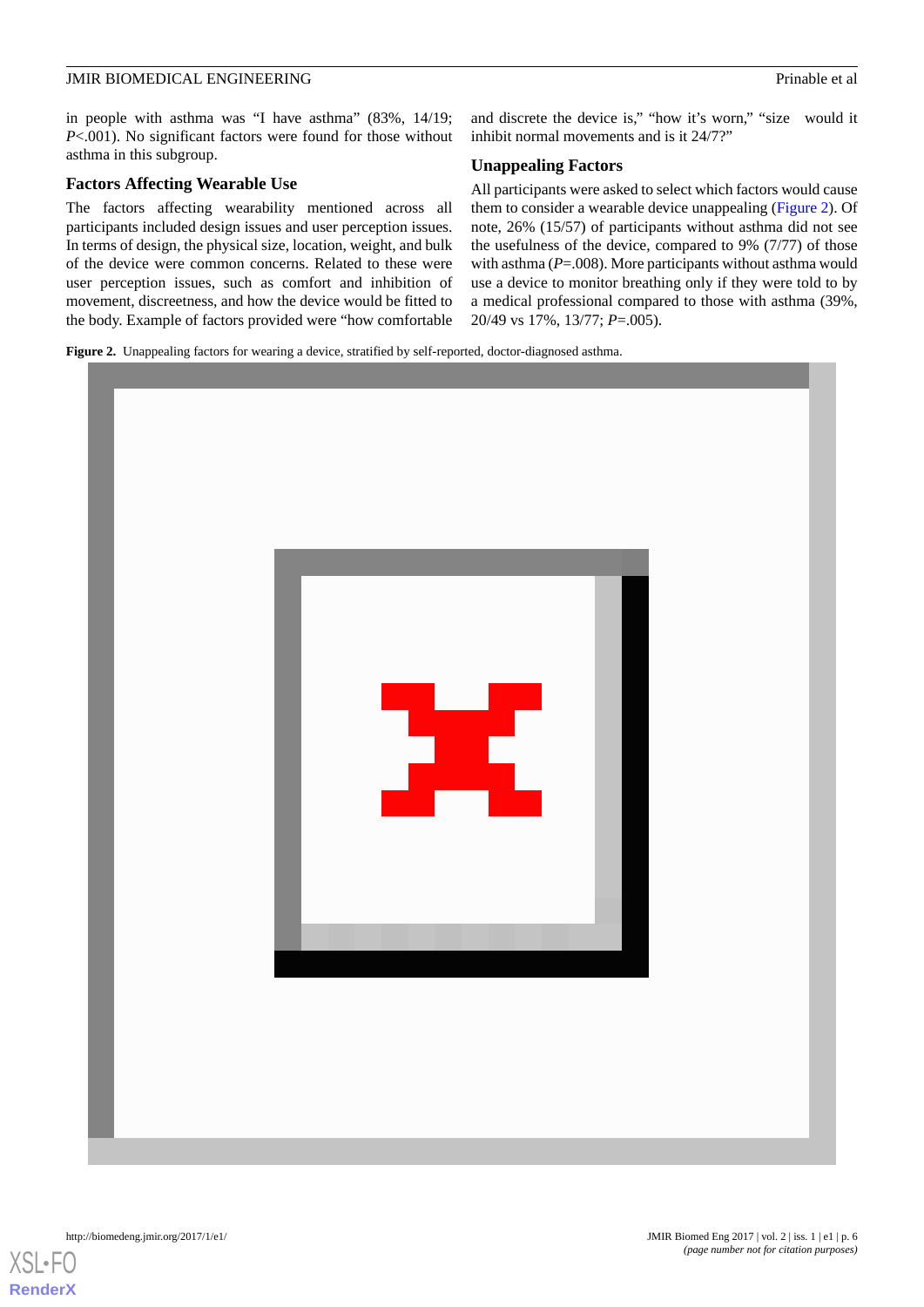# **Device-Specific Features**

The device-specific features were themed into five different categories: wearability, cost, power features, display, and data synchronization. All 134 survey participants completed this section. In general, there were no differences between those who were current users of health monitoring devices and those who were not, in preference for form factor, length of usage, cost, display or data storage time preferences, unless otherwise indicated below.

# *Wearability*

A majority (94.0%, 126/134) of respondents (with or without asthma) would use a wearable device during the day, night, or both day and night. Most users preferred to wear the device 5 nights/days a week or more [\(Figure 3](#page-6-0)). However, more out of those who already used a health monitoring device indicated they would use the device for 5 days or more a week (83%, 33/40), compared to those who did not already use a monitoring device (60%, 56/94; *P*=.01).

<span id="page-6-0"></span>Furthermore, those with asthma said they would wear the device more often than those without asthma during both the night and day: 82% (63/77) with asthma versus 46% (26/57) without asthma would wear the device 5 days or more a week; *P*<.001. Those without asthma were also more likely to wear the device only during training: 26% (15/57) versus 5% (4/77); *P*=.001. No significance differences were found between health status and form factor for daytime use.

Frequency of daytime and nighttime use was higher in older people. For example, older participants predicted they were more likely to wear the device 5 days a week or more during the night: 18-39 (37%, 7/19), 30-39, (59%, 16/27), 40-49 (53%, 8/15), 50-59 (81%, 21/26), 60-69 (74%, 23/31), older than 70 (77%, 10/13); *P*=.026. Younger age groups were more likely to use the device during exercise than older age groups: 18-39 (47%, 9/19), 30-39 (15%, 4/27), 40-49 (7%, 1/15), 50-59 (4%, 1/26), 60-69 (10%, 3/31), older than 70 (8%, 1/13); *P*=.001.

There was a clear preference for a wrist band over other formats such as earbuds, and preferences were similar for day versus nighttime use ([Figure 4](#page-6-1)). Men were more likely to wear a chest band during the day (38%, 15/39 vs 20%, 18/92; *P*=.043) compared to women. At night, men were also more likely to wear an ear bud in the ear (28%, 11/39 vs 16%, 15/92; *P*=.044) but less likely to wear a wrist band (90%, 35/39 vs 97%, 89/92; *P*=.039) compared to women.

**Figure 3.** Total participant preference for how often the device is to be worn, separated by day and night use.



<span id="page-6-1"></span>

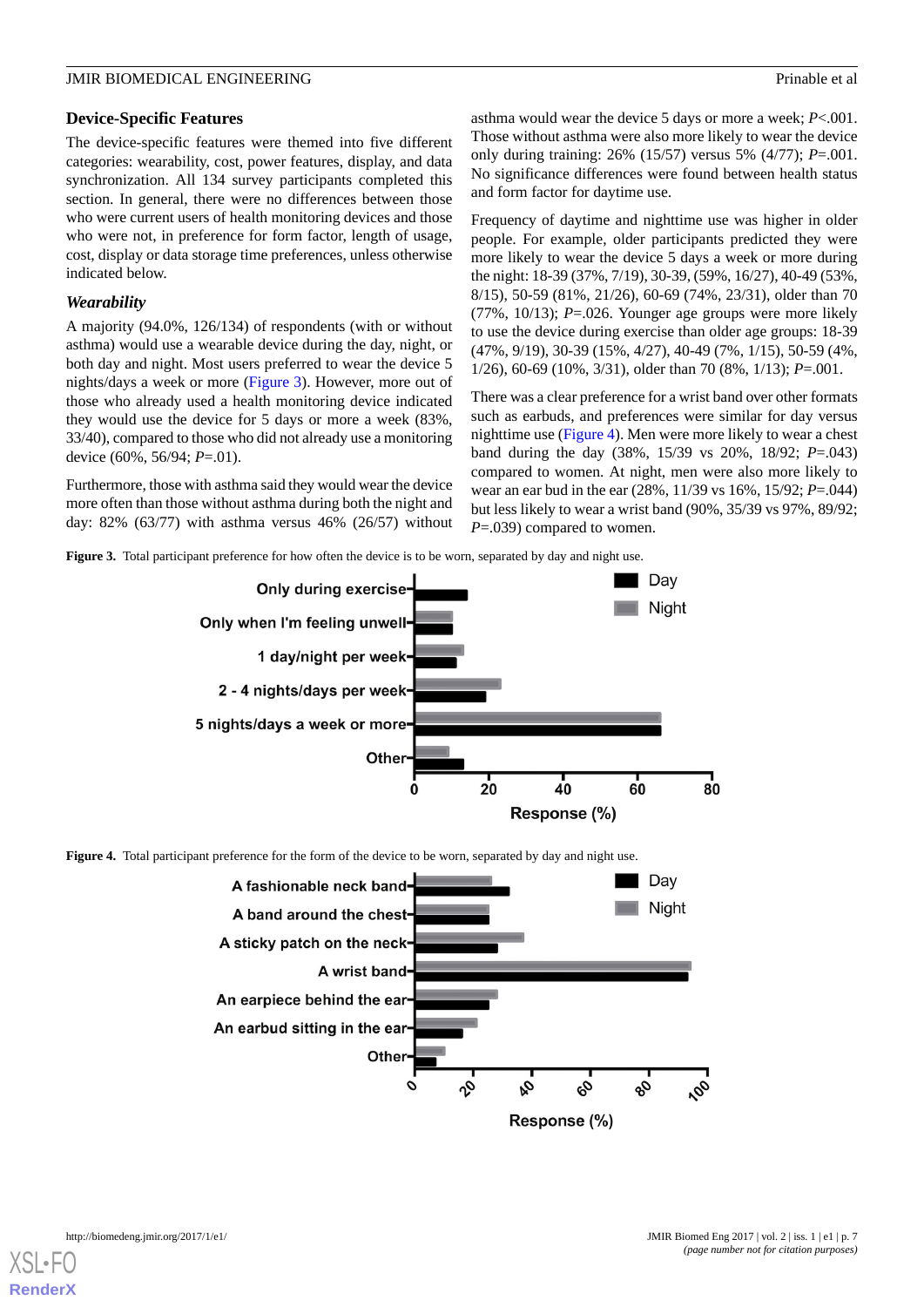#### *Cost*

Over half (53.7%, 72/134) of the total participants would be happy to pay up to Aus \$100 for a wearable respiratory monitor, 20.8% (28/134) would pay over Aus \$100, and the remaining 25.3% (34/134) would use it only "if it were free." No statistically significant differences were observed in responses by health status, different household income, age, or gender.

#### *Power Features*

The most popular waiting time for the device to charge was overnight (45/134, 33.6%) as opposed to within 2 hours (22.3%, 30/134), 1 hour (23.1%, 31/134), 30 minutes (11.1%, 15/134), or other (10.4%, 14/134). Charging time did not appear to be a critical factor in user preferences, with other responses provided as: "As long as it takes. Good if the recharging was no more than 2 hours" or "However long it took to charge." No differences were observed between those with or without asthma.

#### *Display*

<span id="page-7-0"></span>Participants selected between the three different displays shown in [Figure 5,](#page-7-0) representing different formats to display current and past breathing data. No preference was found between display type (numerical information, 48/134; bar graph, 39/134;

line graph, 47/134). There was no difference in display preference between those with asthma and without asthma, or between different age or gender groups.

Participants indicated that they would like to receive alerts when their breathing was problematic. Alerts were more popular in those with asthma than those without asthma: 79% (61/77) versus 63% (36/57); *P*=.048.

#### *Syncing and Data Storage*

The majority of participants (79.8%, 107/134) reported wanting to sync the device to their phone/tablet. The proportion was higher among those who already use a monitoring device (93%, 37/40). Less than half (45.5%, 61/134) wanted to sync the device with their computer. Those who selected "other" responded with "remote analysis and syncing with my GPs office," "sync with sleep study," or "cloud service." Younger participants were more likely to report wanting to sync their breathing data (number of breaths per minute) with a phone or tablet than older participants: 18-39 (100%, 19/19), 30-39 (100%, 27/27), 40-49 (87%, 13/15), 50-59 (77%, 20/26), 60-69 (68%, 21/31), older than 70 (54%, 7/13); *P*=.001.

The majority of participants reported wanting to save their data for at least 1 week (58.9%, 79/134).

**Figure 5.** A display of breathing data by numerical information (left), bar graph (middle), and line graph (right).



# *Discussion*

# **Principal Findings**

In this survey, we identified a number of reasons to adopt new technologies to monitor breathing in participants with or without asthma. In participants without asthma, the main factor that influenced motivation for using a wearable was curiosity. The ability to track breathing patterns during stress or meditation and fitness tracking were motivational factors for younger participants. In asthma, the main motivations for use were "having asthma" and the ability to track breathing patterns during periods of breathlessness. We found that most users were willing to wear the device continuously both day and night and that the most preferred device format was a wrist band, regardless of health status. Other desired features were alerts when breathing is problematic (for both asthma and non-asthma groups), the ability to synchronize data with a phone or tablet, a recharging period of every 24 hours, and cost of≤Aus \$100.

## **Motivation for Wearable Use**

Previous studies have found that perceived value has a significant influence on both potential and actual customers, with perceived value as an important factor influencing the

[XSL](http://www.w3.org/Style/XSL)•FO **[RenderX](http://www.renderx.com/)**

consumer's decision to adopt new products or services [\[7](#page-10-3),[11\]](#page-10-4). One of the most influential factors for people without asthma was curiosity, a factor that in previous research has been thought to increase initial interest and subsequent user engagement [\[19\]](#page-10-14).

As might be anticipated, motivation for using a wearable device in asthma was different to those without asthma. In people with asthma, there appeared to be a desire to use breathing monitoring to gain greater control over the management of their asthma, particularly during episodes of breathlessness. An episode of extreme breathlessness during a respiratory exacerbation is often extremely frightening to both patients and their family members [[20\]](#page-10-15). Provided that there has been sufficient testing and development of safe and reliable markers, detailed self-tracking breathing metrics could potentially help provide patients with an objective identifier or predictor of such episodes. This is especially important given that self-perception of airway narrowing is known to be poorer during an asthma exacerbation than at other times [[20\]](#page-10-15). For family members, real-time monitoring may allow them to assist in supporting their relative with asthma in identifying symptom worsening and deciding when to seek emergency care, alongside traditional indicators.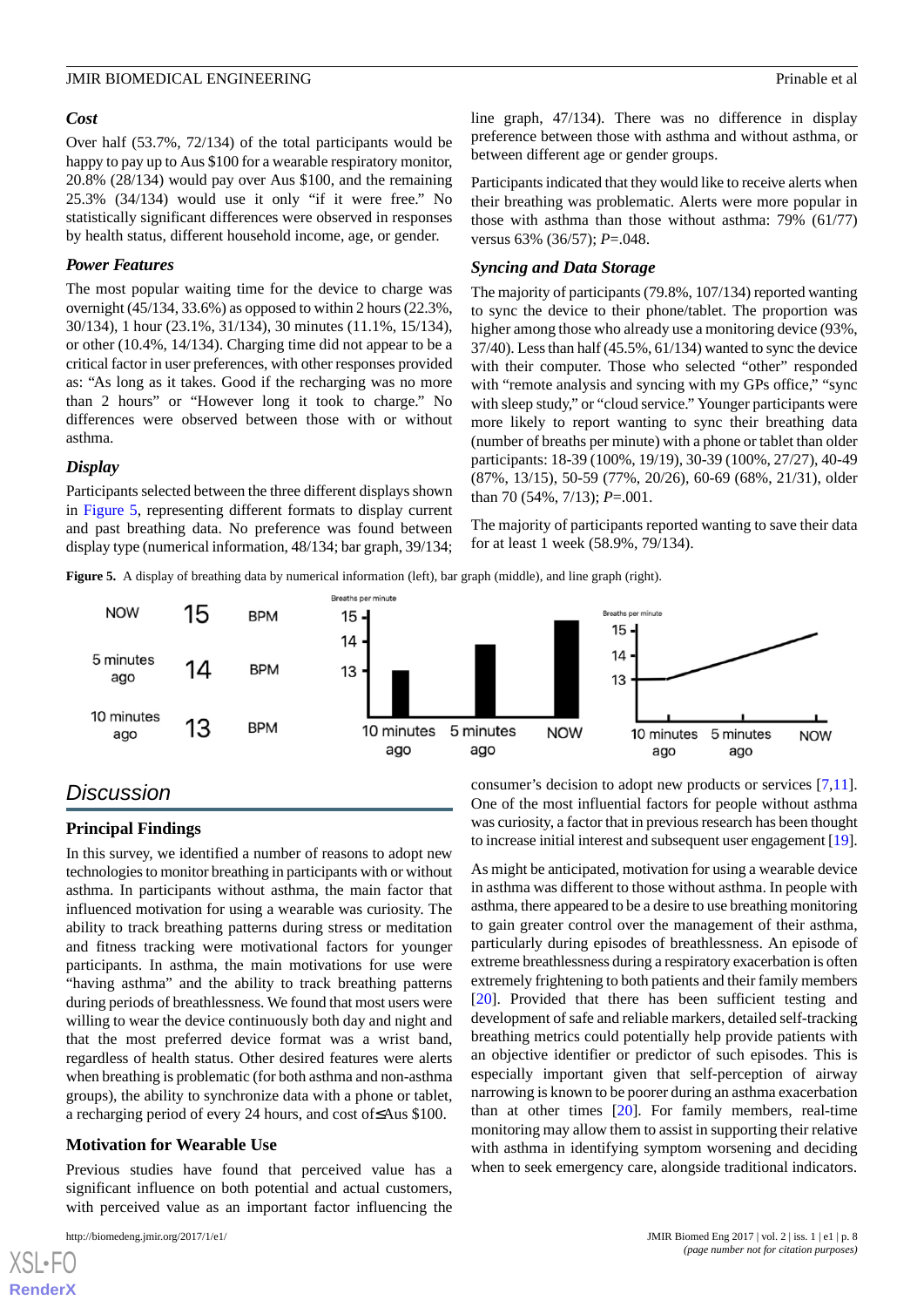Patients are known to employ a number of strategies to cope with breathlessness episodes, including breathing techniques and reduction of physical exertion [\[21](#page-10-16)]. A simple wearable device to measure breathing may provide objective monitoring and feedback during use of breathing techniques, and with the guidance of a health professional, has the potential to support patients to increase their physical activity in a safe manner. A monitor that directly and continuously measures breathing might provide a unique capability for immediate feedback that may not be achieved with currently available devices, such as those measuring wheezing sounds, peak flow, or lung mechanics. There are precedents for monitoring and feedback in asthma, for example, monitoring and feedback of medication use is acceptable and has been shown to increase medication use in adults and children [\[22](#page-10-17),[23\]](#page-10-18).

The observed difference in the rationales for using a breathing monitoring device between participants with and without asthma indicates the need to collect separate data on the motivation for use and the utility and feasibility of wearables (for breathing or other purposes), in people with and without (different) health conditions. Conversely, the rationale for choosing not to adopt a wearable device for breathing monitoring was similar between those with and without asthma. The main reason given was a lack of perceived purpose or need for such a device, for example, because asthma was already "under control." Indeed, there is a lack of direct evidence showing that the ambulatory monitoring of breathing patterns over time is useful for asthma. This is despite the disease being characterized by shortness of breath. However, indirect support comes from measurements made using breathing-based lung function tests [[24\]](#page-10-19), recent developments in the monitoring of wheeze [\[25](#page-10-20)], and data showing breathing patterns predictive of chronic obstructive pulmonary disease exacerbations [[5\]](#page-10-1). The availability of a suitable wearable will enable further work showing utility in asthma management.

## **User Preference for Device Features**

To the best of our knowledge, this is the first time user preferences for a wearable device aimed at respiratory health monitoring have been investigated. This is important as desired design features often come at a technical cost. The results of this study inform us which features are of high value and which features could be compromised in exchange for technical tradeoffs. Furthermore, acceptance of a new technology may be affected by the perceived risk or inconvenience posed by the device. Previous research suggests that factors such as wearability design, physical size, location, weight, and bulk may negatively impact perceived device value. Costly and complicated recording devices may result in low compliance [[10\]](#page-10-6).

There are little data available to suggest what constitutes acceptable levels for these features and for human factors in a breathing monitor wearable. In this study, we found significant user perception issues around comfort and inhibition of movement, discreetness, and where the device fits on the body. Our study also revealed that more than 90% of participants would wear the device both day and night, and more than 90% preferred a wrist-worn device. Comfort and frequency of use

 $XS$  $\cdot$ FC **[RenderX](http://www.renderx.com/)**

are likely to interact, with more comfortable devices used for longer.

Most users preferred a wrist band over other formats for site of monitoring; however, this may have been influenced by the type of devices most commonly available on the market at the time. We note that chest bands and ear buds were also identified as next preferred formats for monitoring and may have been selected by participants with existing exposure. Device design choice needs to be made in terms of both user acceptability as well as signal quality. Further study is required to determine the relative feasibility and accuracy in obtaining the breathing signal from these various sites. We did not find significant differences between health groups and their device form preferences.

We found that young participants were more likely to use the device for exercise, but we do not know the reasons why older people were less likely to use such technology for exercise. This could be due to overall lower exercise rates in older people or to less engagement or familiarity with exercise tracking.

Cost can be a barrier to the uptake of monitoring devices, but more than half of our participants would be happy to pay up to Aus \$100 (approximately US \$80) for a wearable that tracks breathing rate. At this price point, such a breathing wearable would be comparable to lower end activity trackers currently on the market and would require a simple design. While creation of a wearable is feasible at this price point, sacrifices in both reliability and comfort may arise. One area of cost reduction could be eliminating a display from the wearable. Any display could be viewed on an external screen such as a mobile phone, while alerts could be processed locally on the device.

Another consideration is device battery life, that is, power consumption must be carefully managed as a small form factor places constraints on battery life [\[26](#page-11-0)]. We found device charge time was negotiable, while device use time should be maintained at a minimum of 24 hours. With the size constraint of a wearable, providing this power may be difficult [\[6](#page-10-2)]. However, given that the majority of younger participants would like to synchronize data to their mobile phones or tablet, designers may be able to shift data processing functionality to the phone. Furthermore, since participants would like at least a week's worth of data capacity on the device, the requirement for continuous data transmission may also be reduced.

Given the user requirement for data synchronization and data storage, it is recommended that any wearable device should primarily capture and store data. Data transmission to a mobile phone or tablet can take place secondarily by participant demand or when local device storage is full. Any advanced data processing should also take place post transmission.

User security or privacy could potentially be compromised by continuous monitoring [\[27](#page-11-1),[28\]](#page-11-2). We investigated privacy as an unappealing factor in this study but found no observable difference between those willing or unwilling to adopt a breathing monitor. A sample size of 10 for those who would not adopt the device prevented our analyzing a statistically significant difference between the "willingness" groups.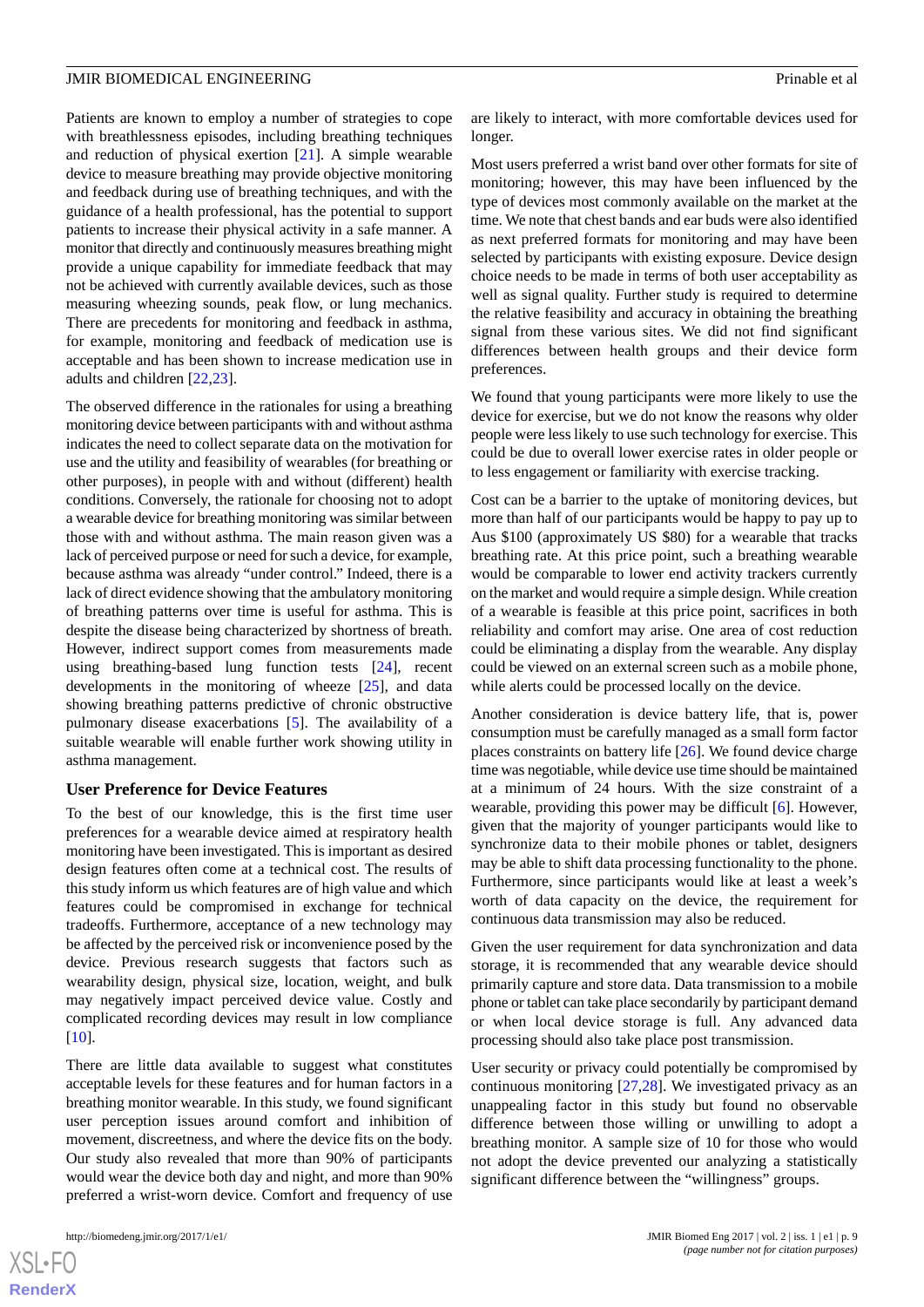# **Limitations**

There are factors limiting the applicability of our findings. The first relates to whether the sample was representative of the population in general. There was a relatively high level of technology use over the population sampled, though only a third of participants were specifically current users of health monitoring devices. Also, 60% had a university education, a high percentage of respondents were female, and the ages of the study sample were not normally distributed. Although we measured educational level, we did not measure the health literacy of the participants, which may have impacted their responses to the survey. These demographics may not be representative of the general population, and there may have been a selection bias in those who chose to complete the survey (eg, 24% of those invited from the volunteers database agreed to participate). While we acknowledge there is a potentially high selection bias in those who chose to complete the survey towards those who were already motivated to adopt a wearable, the primary aims of the survey included determining specific user motivation and their preferences for usage and features they wish to have in such a wearable. The population captured was arguably the most appropriate to answer those questions.

Second, while we were able to show differences in the survey responses of those with and without asthma, people without asthma were younger than those with asthma, making it difficult to disentangle the effects of age and disease status. There is some suggestion that older users are more ready to adopt health-related technologies, but the reasons for this require further investigation [\[29](#page-11-3)]. More than half of participants with asthma also had suboptimal asthma control.

Third, display preferences were examined in a rudimentary manner in this survey, to determine whether graphical displays were preferred over text. Furthermore, we did not assess in detail whether participants understood how the information was presented, for example, by asking whether they thought the display indicated that their breathing was stable. Once wearable technology is established to measure breathing over time, another study to determine a suitable display of information from the participant's perspective should be explored.

Finally, we did not collect data on whether those who used other health monitoring devices were current or former users, or the reasons for discontinuation of use. Information on how long and why people stay engaged beyond curiosity would have provided major insight into user psychology as well as device development.

## **Conclusions**

We have explored the motivations for, and the likelihood of, adopting wearable technology for the purpose of breathing monitoring and identified user preferences for key design features. We found participants were motivated to adopt a wearable breathing monitor regardless of health status, yet there were distinctly different rationales for use between those with and without asthma. There is a clear need to identify the benefits of monitoring breathing in health and asthma. Next steps will require the development and testing of reliable breathing metrics or indicators that can be safely used by people with asthma for monitoring breathing over time or that assist in the identification of symptom worsening and asthma exacerbations. These findings will help inform the design of a user-acceptable wearable device that will facilitate its eventual uptake in both healthy and asthma populations.

# **Acknowledgments**

The authors acknowledge the role of the Google Impact Challenge Grant, which provided seed funding for the greater study. We also acknowledge the role of Michele Goldman of Asthma Australia in co-development of the proposal leading to the seed funding.

# <span id="page-9-2"></span>**Conflicts of Interest**

JBP was partially funded by an Australian Postgraduate Award and a philanthropic Google Grant, of which PMY and ET were primary investigators in collaboration with Asthma Australia. In the last 3 years, the Woolcock Institute of Medical Research has received independent research funding from AstraZeneca and GlaxoSmithKline for asthma research carried out by JMF.

# <span id="page-9-0"></span>**Multimedia Appendix 1**

Online questionnaire.

<span id="page-9-1"></span>[[PDF File \(Adobe PDF File\), 326KB-Multimedia Appendix 1](https://jmir.org/api/download?alt_name=biomedeng_v2i1e1_app1.pdf&filename=504f3ef5ef93979dcb1a457174110682.pdf)]

# **References**

- 1. GINA. Global Initiative for Asthma. Global Strategy for Asthma Management and Prevention (2015 update) URL: [http:/](http://ginasthma.org/wp-content/uploads/2016/01/GINA_Report_2015_Aug11-1.pdf) [/ginasthma.org/wp-content/uploads/2016/01/GINA\\_Report\\_2015\\_Aug11-1.pdf](http://ginasthma.org/wp-content/uploads/2016/01/GINA_Report_2015_Aug11-1.pdf) [accessed 2016-11-06] [\[WebCite Cache](http://www.webcitation.org/

                                6lpKrwOja) [ID 6lpKrwOja\]](http://www.webcitation.org/

                                6lpKrwOja)
- 2. Frey U, Suki B. Complexity of chronic asthma and chronic obstructive pulmonary disease: implications for risk assessment, and disease progression and control. Lancet 2008 Sep 20;372(9643):1088-1099 [\[FREE Full text\]](http://europepmc.org/abstract/MED/18805337) [doi: [10.1016/S0140-6736\(08\)61450-6\]](http://dx.doi.org/10.1016/S0140-6736(08)61450-6) [Medline: [18805337](http://www.ncbi.nlm.nih.gov/entrez/query.fcgi?cmd=Retrieve&db=PubMed&list_uids=18805337&dopt=Abstract)]
- 3. Thamrin C, Taylor DR, Jones SL, Suki B, Frey U. Variability of lung function predicts loss of asthma control following withdrawal of inhaled corticosteroid treatment. Thorax 2010 May;65(5):403-408. [doi: [10.1136/thx.2009.129668\]](http://dx.doi.org/10.1136/thx.2009.129668) [Medline: [20435861](http://www.ncbi.nlm.nih.gov/entrez/query.fcgi?cmd=Retrieve&db=PubMed&list_uids=20435861&dopt=Abstract)]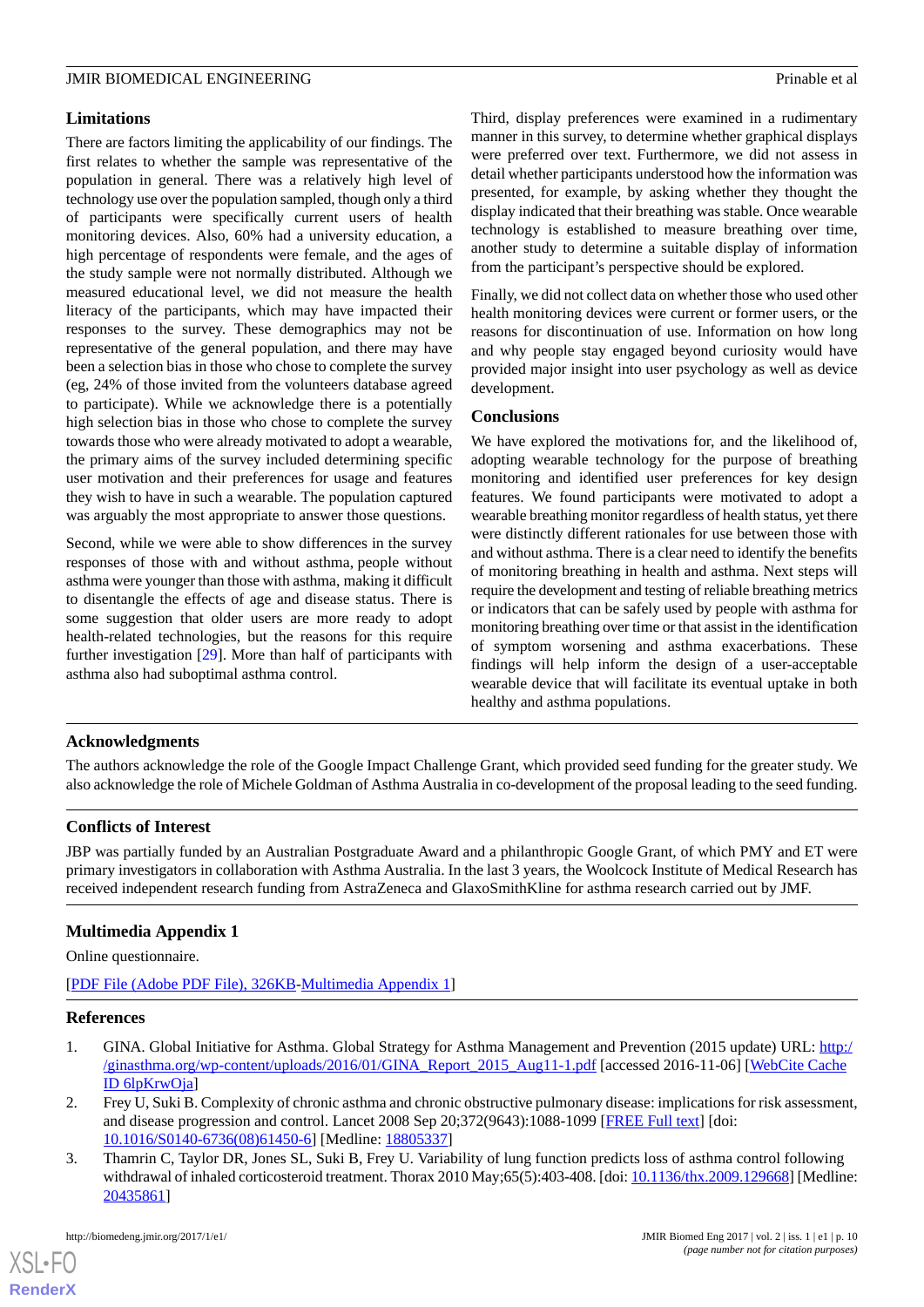- <span id="page-10-0"></span>4. Thamrin C, Zindel J, Nydegger R, Reddel HK, Chanez P, Wenzel SE, et al. Predicting future risk of asthma exacerbations using individual conditional probabilities. J Allergy Clin Immunol 2011 Jun;127(6):1494-1502.e3. [doi: [10.1016/j.jaci.2011.01.018](http://dx.doi.org/10.1016/j.jaci.2011.01.018)] [Medline: [21333347\]](http://www.ncbi.nlm.nih.gov/entrez/query.fcgi?cmd=Retrieve&db=PubMed&list_uids=21333347&dopt=Abstract)
- <span id="page-10-1"></span>5. Yañez AM, Guerrero D, Pérez de Alejo R, Garcia-Rio F, Alvarez-Sala JL, Calle-Rubio M, et al. Monitoring breathing rate at home allows early identification of COPD exacerbations. Chest 2012 Dec;142(6):1524-1529. [doi: [10.1378/chest.11-2728\]](http://dx.doi.org/10.1378/chest.11-2728) [Medline: [22797131](http://www.ncbi.nlm.nih.gov/entrez/query.fcgi?cmd=Retrieve&db=PubMed&list_uids=22797131&dopt=Abstract)]
- <span id="page-10-2"></span>6. Williamson J, Liu Q, Lu F, Mohrman W, Li K, Dick R, et al. Data sensing and analysis: Challenges for wearables. In: IEEE. 2015 Presented at: Design Automation Conference (ASP-DAC), 2015 20th Asia and South Pacific; Jan. 19-22, 2015; Chiba, Japan. [doi: [10.1109/ASPDAC.2015.7058994](http://dx.doi.org/10.1109/ASPDAC.2015.7058994)]
- <span id="page-10-9"></span><span id="page-10-3"></span>7. Motti V, Caine K. Human factors considerations in the design of wearable devices. Proceedings of the Human Factors and Ergonomics Society 2014;58(1):1820-1824.
- <span id="page-10-5"></span>8. Bergmann JH, McGregor AH. Body-worn sensor design: what do patients and clinicians want? Ann Biomed Eng 2011 Sep;39(9):2299-2312. [doi: [10.1007/s10439-011-0339-9\]](http://dx.doi.org/10.1007/s10439-011-0339-9) [Medline: [21674260](http://www.ncbi.nlm.nih.gov/entrez/query.fcgi?cmd=Retrieve&db=PubMed&list_uids=21674260&dopt=Abstract)]
- <span id="page-10-6"></span>9. Knight J, Deen-Williams D, Arvantis T, Baber C, Sotiriou S, Anastopoulou S, et al. Assessing the Wearability of Wearable Computers. 2006 Presented at: 10th IEEE International Symposium on Wearable Computers; Oct. 11-14, 2006; Montreux, Switzerland p. 75-82. [doi: [10.1109/ISWC.2006.286347\]](http://dx.doi.org/10.1109/ISWC.2006.286347)
- <span id="page-10-4"></span>10. Yang H, Yu J, Zo H, Choi M. User acceptance of wearable devices: An extended perspective of perceived value. Telematics and Informatics 2016 May;33(2):256-269. [doi: [10.1016/j.tele.2015.08.007](http://dx.doi.org/10.1016/j.tele.2015.08.007)]
- <span id="page-10-7"></span>11. Buenaflor C, Kim H. Six human factors to acceptability of wearable computers. International Journal of Multimedia and Ubiquitous Engineering 2013;8(3):103-114.
- 12. Rossi S, Pessione M, Torre L. A low power bioimpedance module for wearable systems. Procedia Engineering 2014;87:1274-1277. [doi: [10.1016/j.proeng.2014.11.419\]](http://dx.doi.org/10.1016/j.proeng.2014.11.419)
- <span id="page-10-8"></span>13. Charlton PH, Bonnici T, Tarassenko L, Clifton DA, Beale R, Watkinson PJ. An assessment of algorithms to estimate respiratory rate from the electrocardiogram and photoplethysmogram. Physiol Meas 2016 Apr;37(4):610-626 [[FREE Full](http://europepmc.org/abstract/MED/27027672) [text](http://europepmc.org/abstract/MED/27027672)] [doi: [10.1088/0967-3334/37/4/610\]](http://dx.doi.org/10.1088/0967-3334/37/4/610) [Medline: [27027672](http://www.ncbi.nlm.nih.gov/entrez/query.fcgi?cmd=Retrieve&db=PubMed&list_uids=27027672&dopt=Abstract)]
- <span id="page-10-11"></span><span id="page-10-10"></span>14. Rahman T, Adam A, Zhang M, Cherry E, Zhou B, Peng H, et al. BodyBeat: a mobile system for sensing non-speech body sounds. In: MobiSys. 2014 Presented at: 12th Annual International Conference on Mobile Systems, Applications, and Services; June 16-19, 2014; Bretton Woods, NH, USA p. 2-13. [doi: [10.1145/2594368.2594386\]](http://dx.doi.org/10.1145/2594368.2594386)
- <span id="page-10-12"></span>15. Ledger D, McCaffrey D. Inside wearables: How the science of human behavior change offers the secret to long-term engagement. Endeavour Partners 2014;200(93):1.
- <span id="page-10-13"></span>16. Nathan R. Development of the Asthma Control Test: A survey for assessing asthma control. Journal of Allergy and Clinical Immunology 2004;113(1):59-65. [doi: [10.1016/j.jaci.2003.09.008](http://dx.doi.org/10.1016/j.jaci.2003.09.008)]
- 17. Al Moamary MS, Al Kordi AG, Al Ghobain MO, Tamim H. Utilization and responsiveness of the asthma control test (ACT) at the initiation of therapy for patients with asthma: A randomized controlled trial. BMC Pulmonary Medicine 2012;12(1):14. [doi: [10.1186/1471-2466-12-14](http://dx.doi.org/10.1186/1471-2466-12-14)]
- <span id="page-10-15"></span><span id="page-10-14"></span>18. Australian Bureau of Statistics. Socio-economic indexes for areas (Technical paper). 2011. Census of Population and Housing URL:<http://www.abs.gov.au/ausstats/abs@.nsf/Lookup/2033.0.55.001main+features52011> [accessed 2017-06-22] [[WebCite Cache ID 6rPlyQ5PJ\]](http://www.webcitation.org/

                                6rPlyQ5PJ)
- <span id="page-10-16"></span>19. Arnone M, Small RV, Chauncey SA, McKenna HP. Curiosity, interest and engagement in technology-pervasive learning environments: a new research agenda. Education Tech Research Dev 2011 Feb 27;59(2):181-198. [doi: [10.1007/s11423-011-9190-9\]](http://dx.doi.org/10.1007/s11423-011-9190-9)
- <span id="page-10-17"></span>20. Salome CM, Leuppi JD, Freed R, Marks GB. Perception of airway narrowing during reduction of inhaled corticosteroids and asthma exacerbation. Thorax 2003 Dec;58(12):1042-1047 [[FREE Full text](http://thorax.bmj.com/cgi/pmidlookup?view=long&pmid=14645970)] [Medline: [14645970\]](http://www.ncbi.nlm.nih.gov/entrez/query.fcgi?cmd=Retrieve&db=PubMed&list_uids=14645970&dopt=Abstract)
- <span id="page-10-18"></span>21. Simon S. I Can Breathe Again! Patients' Self-Management Strategies for Episodic Breathlessness in Advanced Disease, Derived From Qualitative Interviews. Journal of Pain and Symptom Management 2016;52:228-234. [doi: [10.1016/j.jpainsymman.2016.02.016\]](http://dx.doi.org/10.1016/j.jpainsymman.2016.02.016)
- <span id="page-10-19"></span>22. Foster J, Usherwood T, Smith L, Sawyer S, Xuan W, Rand C, et al. Inhaler reminders improve adherence with controller treatment in primary care patients with asthma. Journal of Allergy and Clinical Immunology 2014;134(6):1260-1268. [doi: [10.1016/j.jaci.2014.05.041](http://dx.doi.org/10.1016/j.jaci.2014.05.041)]
- <span id="page-10-20"></span>23. Chan A, Stewart AW, Harrison J, Camargo CA, Black PN, Mitchell EA. The effect of an electronic monitoring device with audiovisual reminder function on adherence to inhaled corticosteroids and school attendance in children with asthma: a randomised controlled trial. The Lancet Respiratory Medicine 2015 Mar;3(3):210-219. [doi: [10.1016/S2213-2600\(15\)00008-9\]](http://dx.doi.org/10.1016/S2213-2600(15)00008-9)
- 24. Gulotta C, Suki B, Brusasco V, Pellegrino R, Gobbi A, Pedotti A, et al. Monitoring the temporal changes of respiratory resistance: a novel test for the management of asthma. Am J Respir Crit Care Med 2012 Jun 15;185(12):1330-1331 [\[FREE](http://europepmc.org/abstract/MED/22707741) [Full text\]](http://europepmc.org/abstract/MED/22707741) [doi: [10.1164/ajrccm.185.12.1330](http://dx.doi.org/10.1164/ajrccm.185.12.1330)] [Medline: [22707741\]](http://www.ncbi.nlm.nih.gov/entrez/query.fcgi?cmd=Retrieve&db=PubMed&list_uids=22707741&dopt=Abstract)
- 25. Bentur L, Beck R, Berkowitz D, Hasanin J, Berger I, Elias N, et al. Adenosine bronchial provocation with computerized wheeze detection in young infants with prolonged cough: correlation with long-term follow-up. CHEST Journal 2004;126(4):1060-1065. [doi: [10.1378/chest.126.4.1060\]](http://dx.doi.org/10.1378/chest.126.4.1060) [Medline: [15486364\]](http://www.ncbi.nlm.nih.gov/entrez/query.fcgi?cmd=Retrieve&db=PubMed&list_uids=15486364&dopt=Abstract)